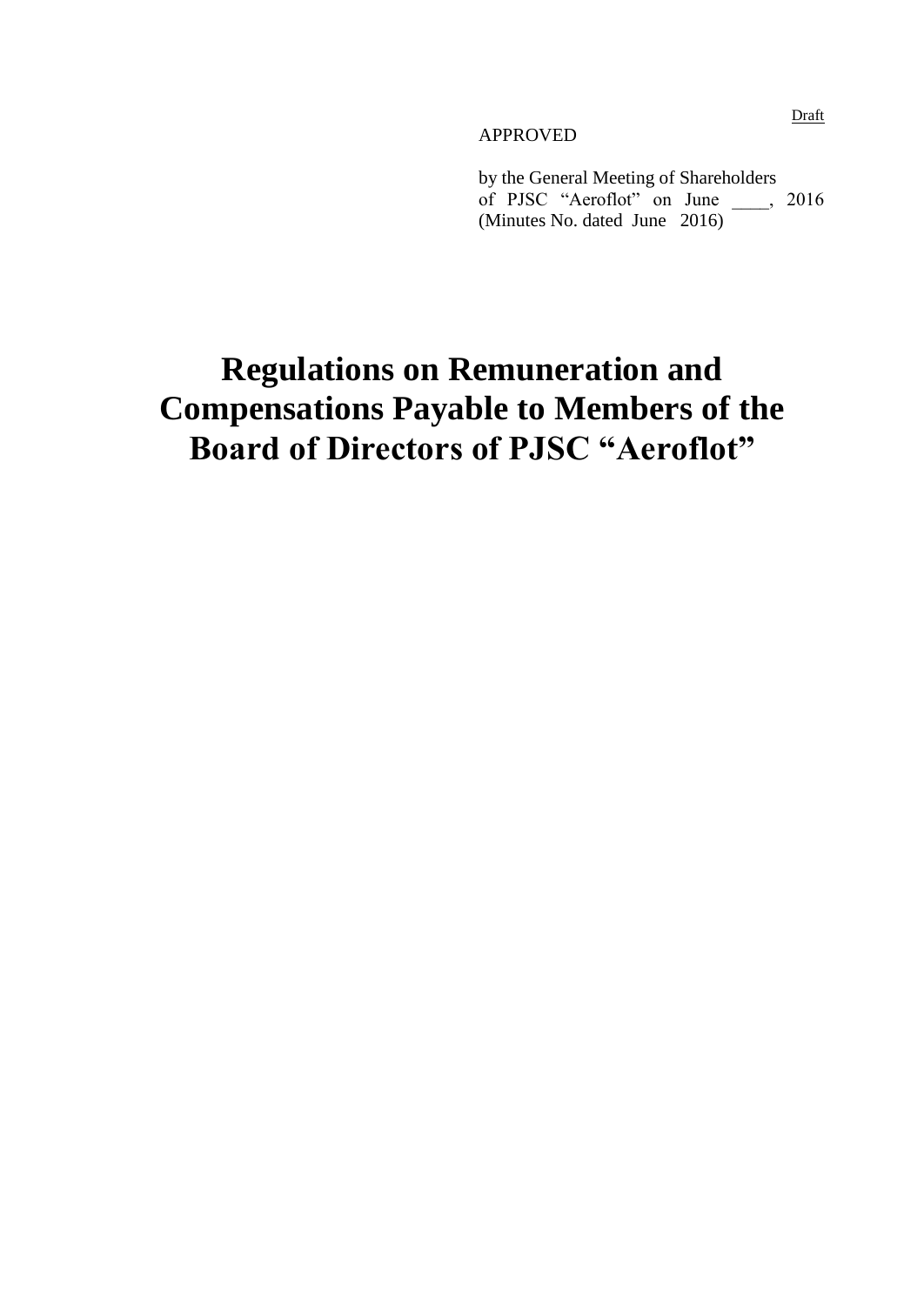#### **1. General Provisions**

- 1.1. These Regulations on Remuneration and Compensations Payable to Members of the Board of Directors of PJSC "Aeroflot" (the "Regulations") set forth the procedure for determining the amounts of remuneration and compensation of expenses payable to members of the Board of Directors and members of the Board committees in connection with the performance of duties and exercise of powers conferred by the Company's Articles of Association, the Regulations on the Company's Board of Directors and the Regulations on Committees of the Company's Board of Directors.
- 1.2. These Regulations have been developed in accordance with the Federal Law "On Joint Stock Companies", other legal acts of the Russian Federation and internal documents of Public Joint Stock Company "Aeroflot – Russian Airlines" (the "Company").
- 1.3. These Regulations are a working document of the Company's Board of Directors used to make recommendations to the Company's General Meeting of Shareholders concerning amounts of remuneration and compensation of expenses to be paid to members of the Board of Directors.
- 1.4. The following terms as used these Regulations shall be construed in accordance with the following definitions:
	- Board member(s) shall mean a person (s) elected to the Company's Board of Directors in accordance with the procedure set forth by the Federal Law "On Joint Stock Companies";
	- corporate year shall mean the period commencing on July  $1<sup>st</sup>$  of the current year and ending on June  $30<sup>th</sup>$  of the next year.
- 1.5. These Regulations do not constitute grounds for payment of remuneration (compensation of expenses) to a Board member on a mandatory basis. Payment of remuneration (compensation of expenses) to a Board member for participation in the work of the Board of Directors in the relevant corporate year shall be subject to the decision of the General Meeting of Shareholders held after the end of the corporate year for which the remuneration is paid.
- 1.6. The calculation period for determining and paying remuneration is one corporate year during which a Board member performed his/her duties and exercised his/her powers.
- 1.7. Reimbursement and compensations shall be paid from the Company's current expenses in cash or from the relevant fund of the Company, provided that these payments have been approved by the Company's General Meeting of Shareholders.
- 1.8. The Company shall calculate, withhold and pay personal income tax on remuneration and compensations paid to members of the Board of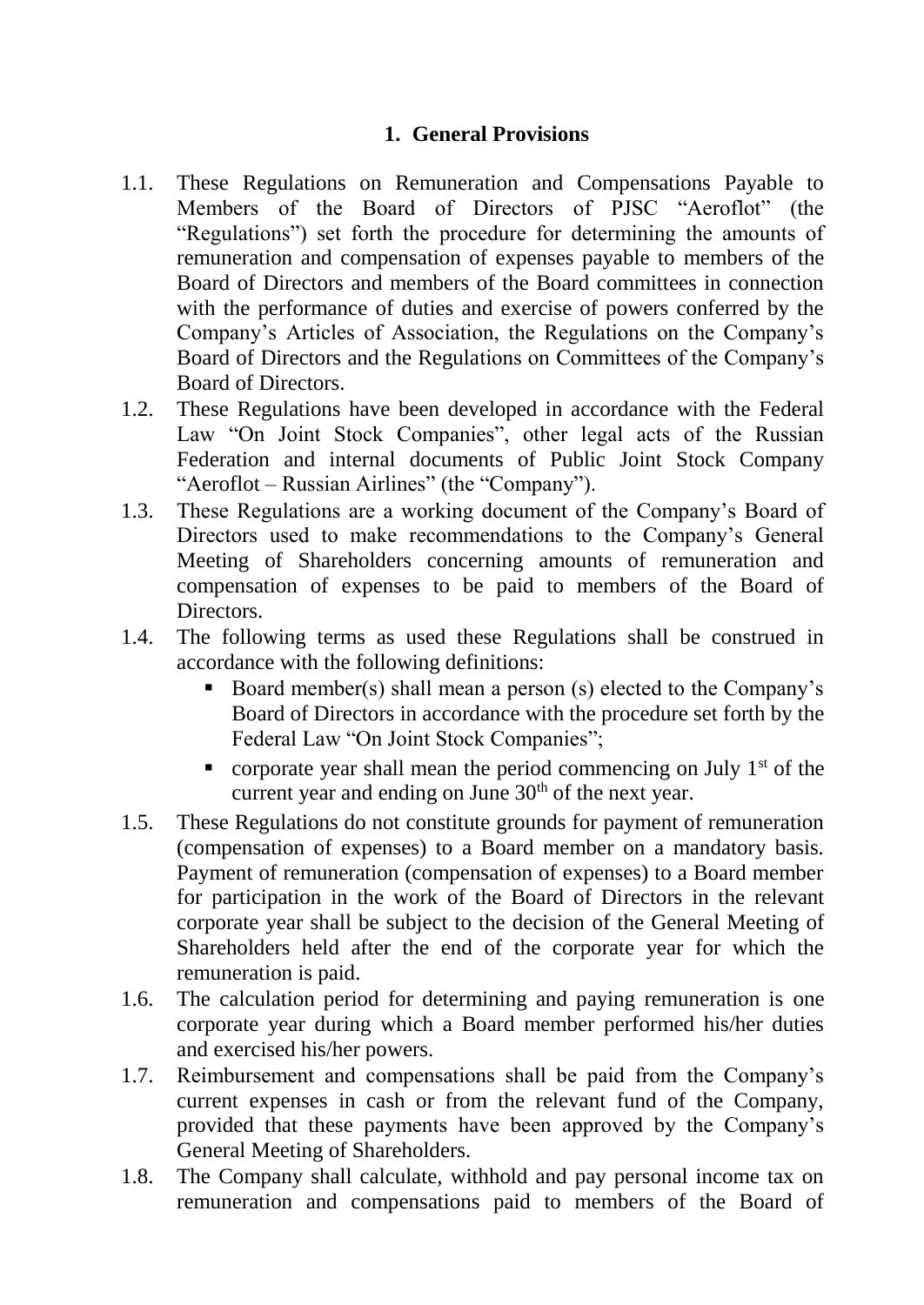Directors.

1.9. These Regulations shall enter into force on January 1, 2016 and shall remain in force until amended or repealed.

## **2. Restrictions on Payment of Remuneration**

- 2.1. Remuneration shall not be accrued or paid to any Board member (including the Board Chairman) who is prohibited from participating in the activities of a governing body of a commercial organization on a paid basis or is subject to other restrictions on receiving payments (remuneration and compensation of expenses) from commercial organizations under the current legislation of the Russian Federation.
- 2.2. In the event that the prohibition or restriction on receiving payments from commercial organizations on the grounds provided for by the legislation of the Russian Federation is lifted, remuneration and compensations shall be accrued and paid to such Board member starting from the date when the Company is notified by the Board member that the prohibition or restriction has been lifted in the manner provided by these Regulations.
- 2.3. Remuneration shall not be accrued or paid to any Board members (including the Board Chairman) who are members of the Company's executive bodies (General Director, Executive Board of the Company).
- 2.4. A Board member may waive the remuneration stipulated herein, in whole or in part, by sending a relevant statement to the Company's General Director.
- 2.5. Once the written statement provided in paragraph 2.4 has been filed by a Board member, further payment of all types of remuneration to that member shall only be made with his/her written consent.

# **3. Remuneration to the Board Members**

- 3.1. Remuneration payable to a Board member shall consist of a fixed component (including increments) and a variable component under the long-term incentive programme.
- 3.2. The fixed component of remuneration for a corporate year shall be determined by summing up the basic fixed portion and increments for performing additional functions (chairmanship of the Board of Directors, leadership of a Board committee, membership in a Board committee).
- 3.3. The basic fixed portion is set at 1,800,000 roubles per year for all Board members, including the Board Chairman.
- 3.4. Increments for performing additional functions shall be calculated by multiplying the basic fixed portion by the applicable multiplier.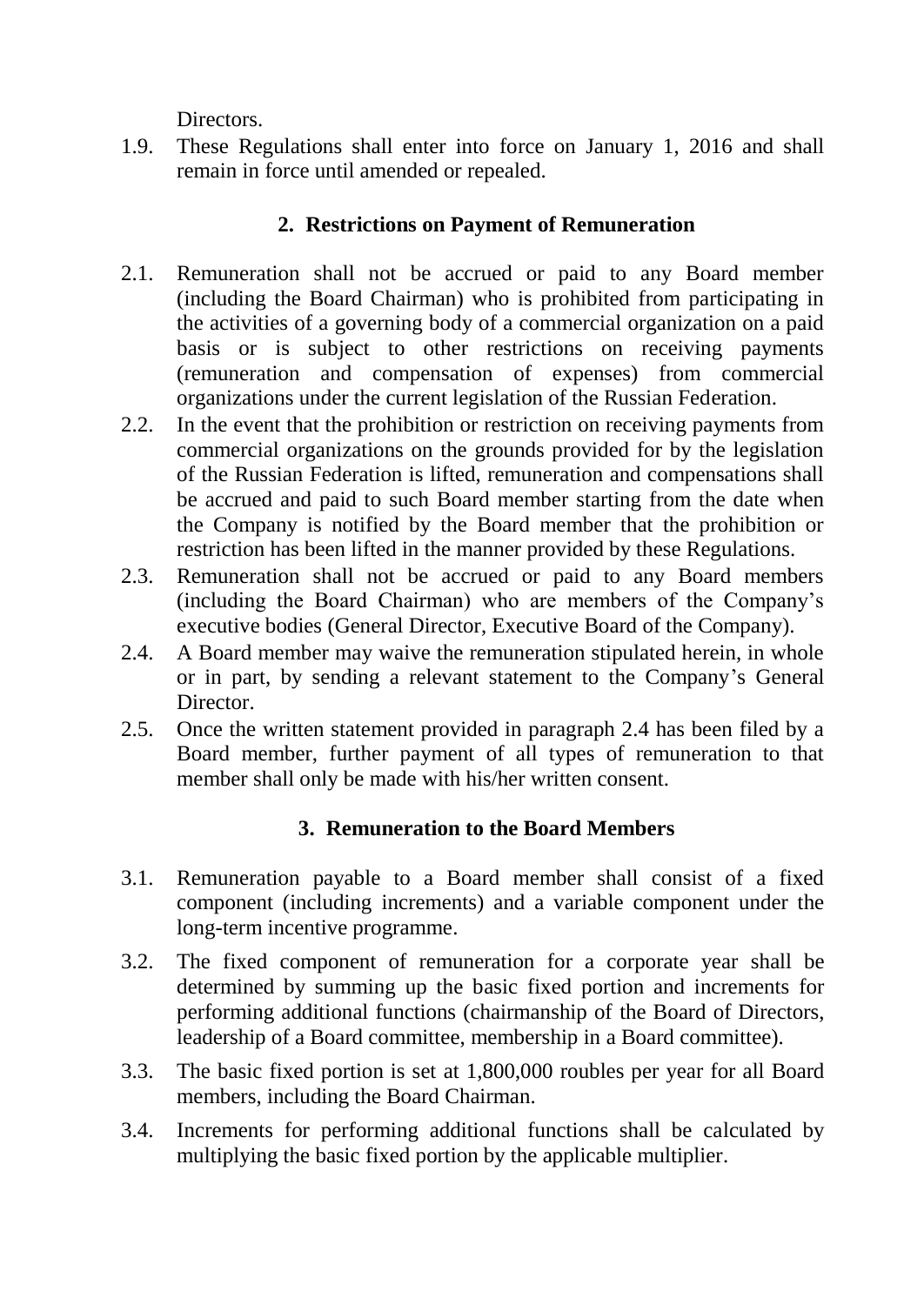The following increments are set for chairmanship of the Board of Directors, membership in a Board committee and leadership of a Board committee during a corporate year:

- 3.4.1. The basic fixed portion multiplied by  $1.5$  for membership in one committee;
- 3.4.2. The basic fixed portion multiplied by 1.25 for membership in a second committee.
- 3.4.3. The basic fixed portion multiplied by  $1.0 -$  for membership in a third committee.
- 3.4.4. The increment payable for leadership of a Board committee is equal to the basic fixed portion multiplied by 2.. In this case, a separate increment for membership in that committee shall not be accrued or paid.
- 3.4.5. The increment payable for chairmanship of the Board of Directors is equal to the basic fixed portion multiplied by 4.5.
- 3.4. The fixed component of remuneration shall be paid in proportion to the total number of meetings held by the Board of Directors during the corporate year (including those held in absentia). If a Board member participated in less than 50% of the Board meetings (was absent from physical meetings or video/teleconference meetings, did not submit an absentee ballot/written opinion), the fixed component shall not be paid to the member.
- 3.5. Increments for membership in/leadership of a Board committee shall be paid in proportion to the total number of meetings held by the committee during the corporate year. If a Board member who is a member of a committee of the Board participated in less than 70% of the meetings of the committee (was absent from physical meetings or video/teleconference meetings, did not submit an absentee ballot/written opinion), the increment for membership in/leadership of the committee shall not be paid to the member.
- 3.6. Remuneration for a corporate reporting year shall be paid to a Board member within 30 calendar days from the date of the General Meeting of Shareholders that adopted the decision to pay remuneration to members of the Company's Board of Directors.

#### **4. Payment of Compensations**

4.1 A Board member shall be compensated for expenses incurred in carrying out his/her duties and exercising his/her powers as a member of the Board of Directors in the reporting corporate year based on documents evidencing the expenses actually incurred during that year, but not to exceed 180 thousand roubles per year, which represents about 10% of the basic remuneration.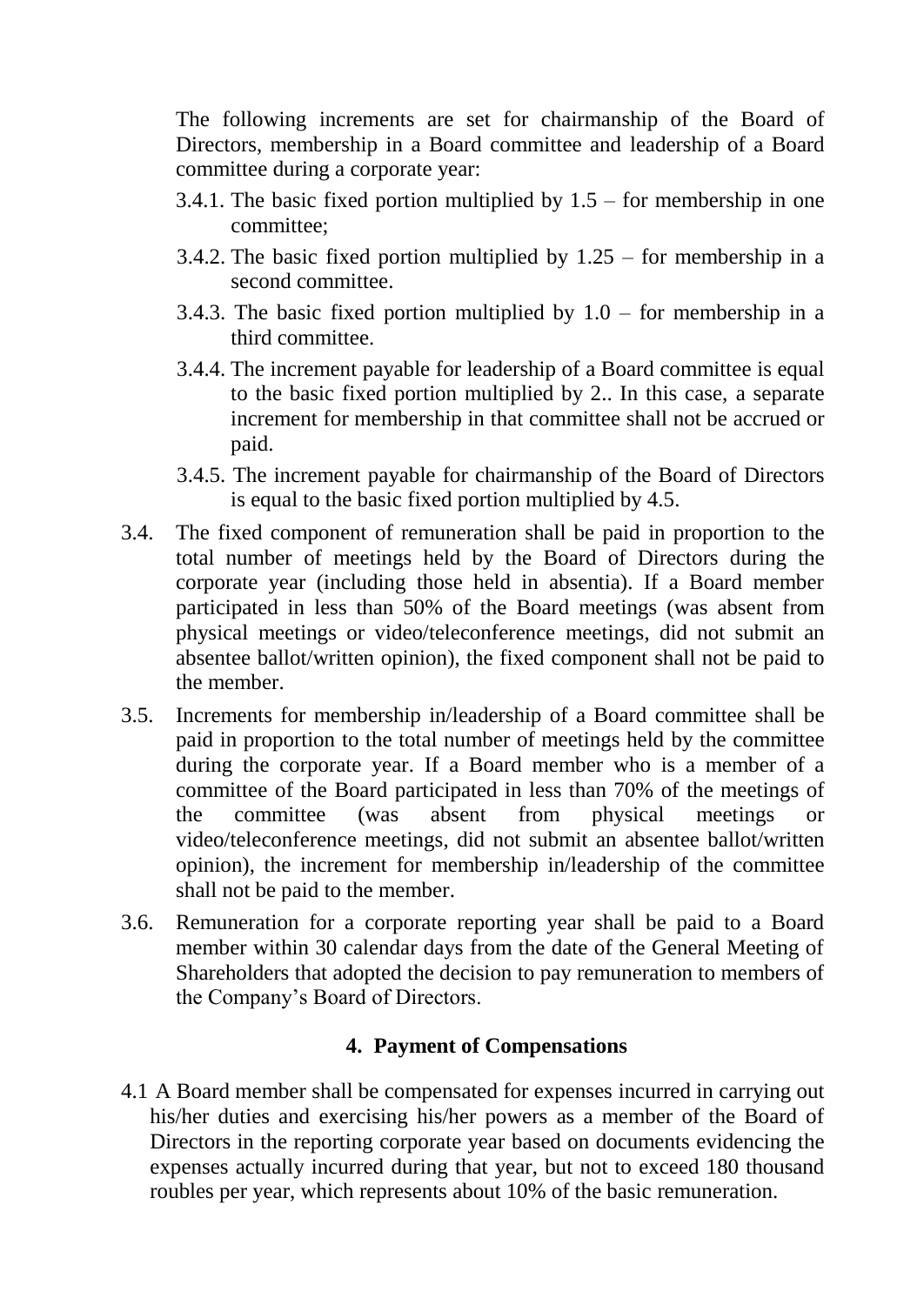4.2Compensation shall be paid within 30 calendar days from the date of the General Meeting of Shareholders that adopted the decision to pay compensation to members of the Company's Board of Directors.

#### **5. Long-Term Incentive Programme for Members of the Board of Directors of PJSC "Aeroflot" (the "Long-Term Programme")**

The goal of the Long-Term Programme is to bring together the interests of the Company and its shareholders with those of members of the Board of Directors by entitling the Board members as participants in the Long-Term Programme to receive a cash bonus linked to the dynamics of the Company's capitalization on the stock market, achievement of the target capitalization level, as well as the market capitalization dynamics of the key international competitor airlines. The target of the Long-Term Programme is to achieve the defined target capitalization.

#### **5.1. Format, Scope and Terms of the Long-Term Programme**

- 5.1.1. The format of the Long-Term Programme represents cash remuneration linked to the dynamics of the Company's capitalization on the stock market, achievement of the target capitalization level and the capitalization dynamics of the key international competitor airlines.
- 5.1.2. The Company's target capitalization and the scope, duration, terms and indicators of the Long-Term Programme for the relevant period are set out in Appendix No.1 hereto.
- 5.1.3. The Long-Term Programme is based on the following three indicators:

**Indicator 1:** positive dynamics of the Company's capitalization for the relevant year and achievement of the target capitalization level at the end of the Long-Term Programme. The methodology for calculating Indicator 1 is provided in Appendix No. 2 hereto.

**Indicator 2:** the place occupied by PJSC "Aeroflot" within the group of five competitors in terms of company capitalization dynamics in the relevant year (Appendix No. 4). The methodology for calculating Indicator 2 is provided in Appendix No. 2 hereto.

**Indicator 3:** dynamics of the Company's capitalization as compared to the MICEX index dynamics. The methodology for calculating Indicator 3 is provided in Appendix No. 2 hereto.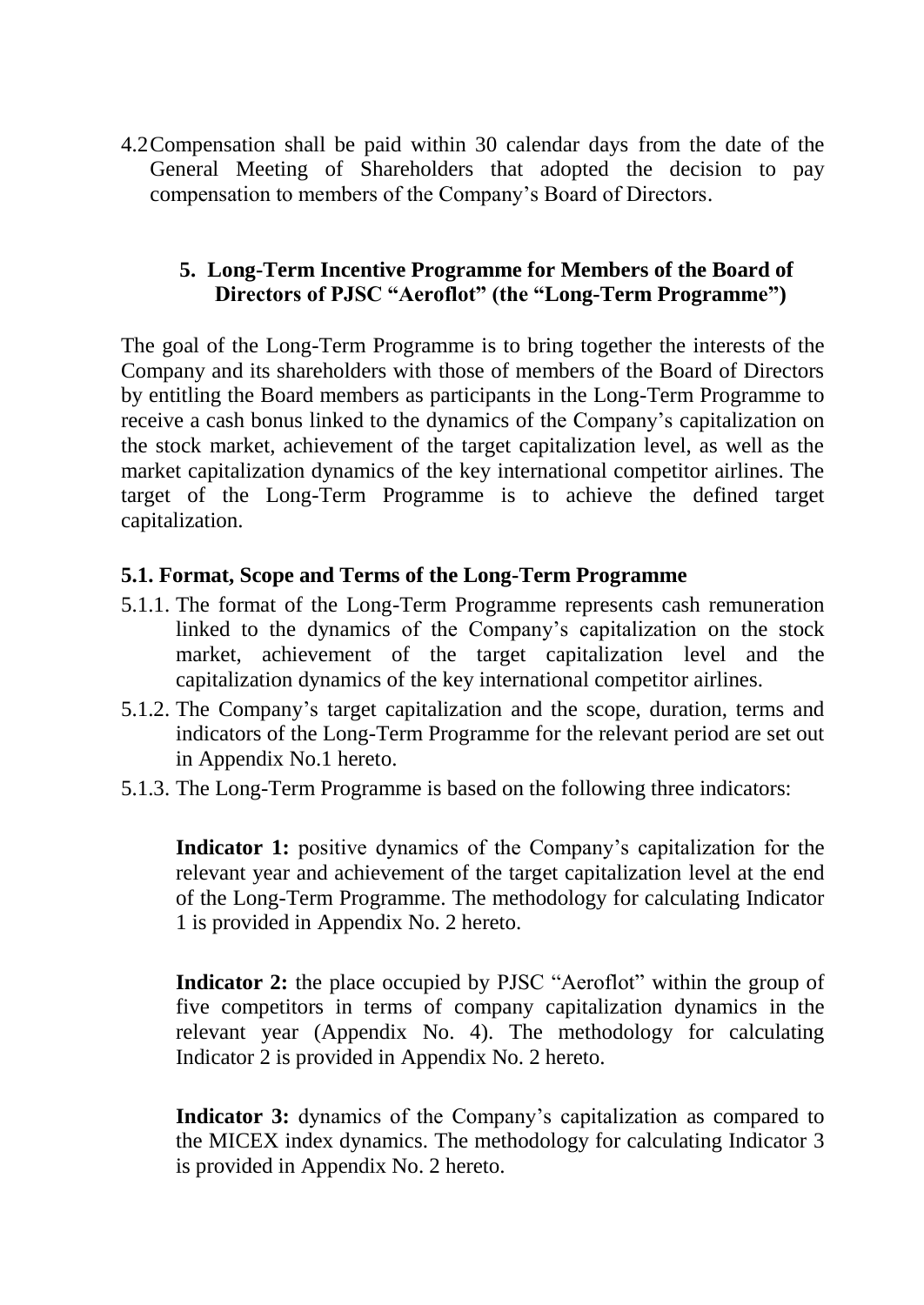### **5.2. Mechanism for Payment of Interim and Final Remuneration Pool under the Long-Term Programme**

- 5.2.1. The Long-Term Programme provides for interim accruals (based on the results for each interim period). The target interim remuneration level is 150% of the fixed remuneration, as defined in accordance with section 3 hereof, for the interim period. The weight of each of the three indicators is 1/3 (i.e. 50% of the fixed remuneration for the interim period). The mechanism of interim accruals depending on the degree to which each indicator has been fulfilled is provided in Appendix No. 2 hereto.
- 5.2.2. Fifty per cent of the accrued remuneration pool for the relevant interim period shall be paid to the Board members simultaneously with payment of fixed remuneration based on the performance in the relevant corporate year.
- 5.2.3. Fifty per cent of the accrued remuneration pool for the relevant interim period shall not be paid, shall be deferred until the end of the Long-Term Programme and shall be paid upon the occurrence of the conditions specified in Appendix No. 2 hereto.

### **5.3. Mechanism for Distribution of the Remuneration Pool under the Long-Term Programme among Participants**

- 5.3.1. The portion of the remuneration pool payable to participants in the Long-Term Programme for the expired interim period shall be distributed among the current Board members in proportion to the actual amount of their fixed remuneration for the elapsed corporate year determined in accordance with section 3 hereof.
- 5.3.2. If the target market capitalization specified in Appendix No. 1 hereto is not achieved at the end of the Long-Term Programme (June 2019), the payments deferred until the end of the programme shall not be paid.
- 5.3.3. If the defined target market capitalization is achieved at the end of the programme (June 2019), the final remuneration pool shall be formed and accrued according to the methodology set out in Appendix No. 1. The calculated final remuneration pool shall include all previously accrued (both paid and deferred) interim payments. The accrued remuneration pool shall be paid to the Board members in proportion to the actual amount of their fixed remuneration determined in accordance with section 3 hereof.

#### **5.4. Miscellaneous**

5.4.1. In the event of force majeure situations that are beyond the control of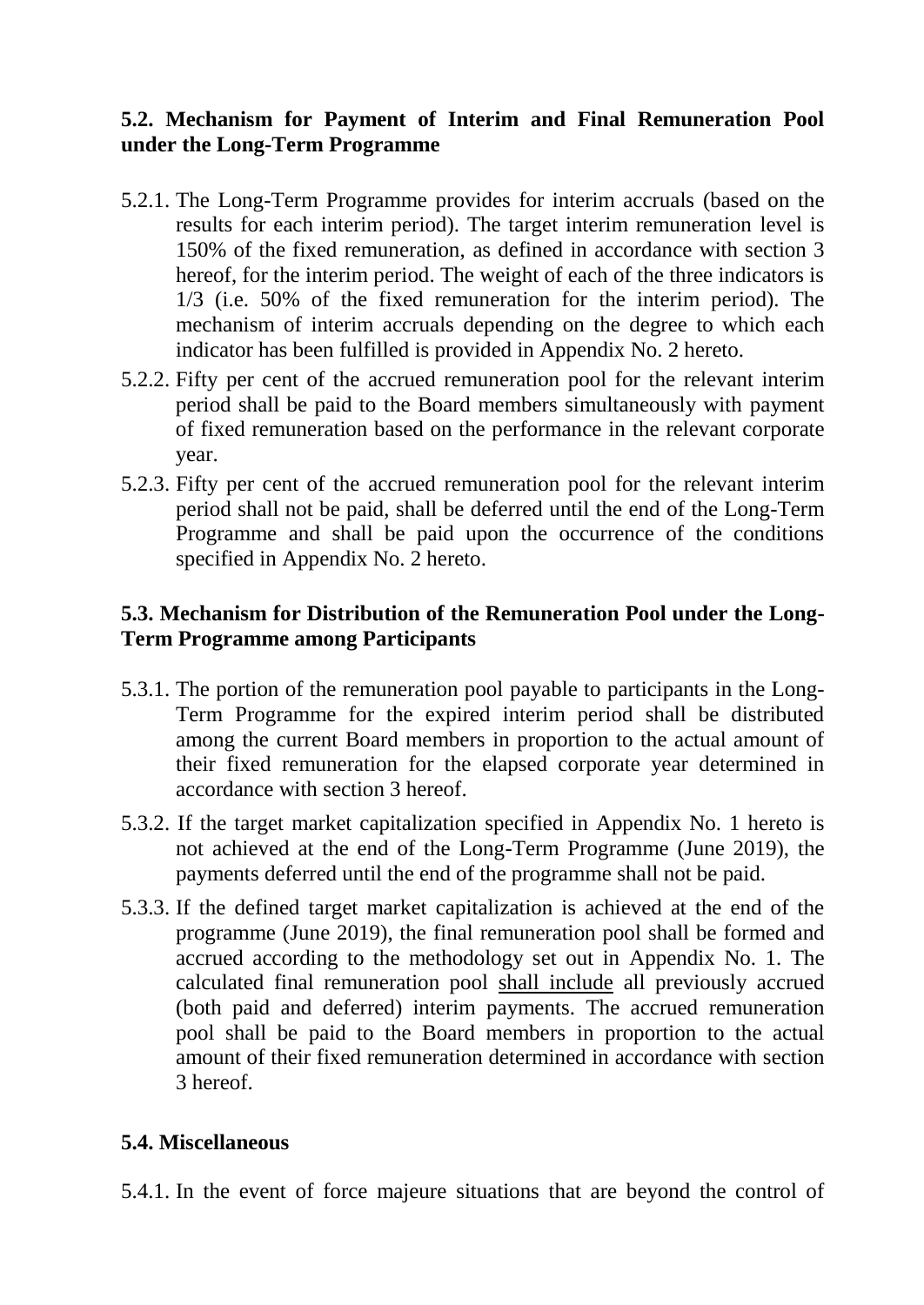participants in the Long-Term Programme and which make it impossible to achieve the target indicators (for example, hostilities, natural disasters, revolutions, etc.), the Board of Directors may initiate a revision of the composition of target indicators and/or their target values based on changes in forecasts for the Company's development and submit them for approval to the Company's General Meeting of Shareholders.

- 5.4.2. In case a Board member is not elected for the next term or his/her powers are terminated early, he/she shall be entitled to receive the payments deferred until the end of the Long-Term Programme (deferred remuneration) in accordance with paragraph 5.3.3. hereof. The amount of deferred remuneration shall be determined in proportion to the fixed remuneration determined in accordance with section 3 hereof that was paid to that Board member for the duration of the Long-Term Programme.
- 5.4.3. If a Board member participated in less than 50% of the meetings held by the Board of Directors (was absent from physical meetings or video/teleconference meetings, did not submit an absentee ballot/written opinion) during the period when he/she performed the duties and exercised the powers stipulated by the Company's Articles of Association, the Regulations on the Board of Directors of the Company and the Regulations on Committees of the Board of Directors of the Company, he/she shall not be paid remuneration under the Long-Term Programme.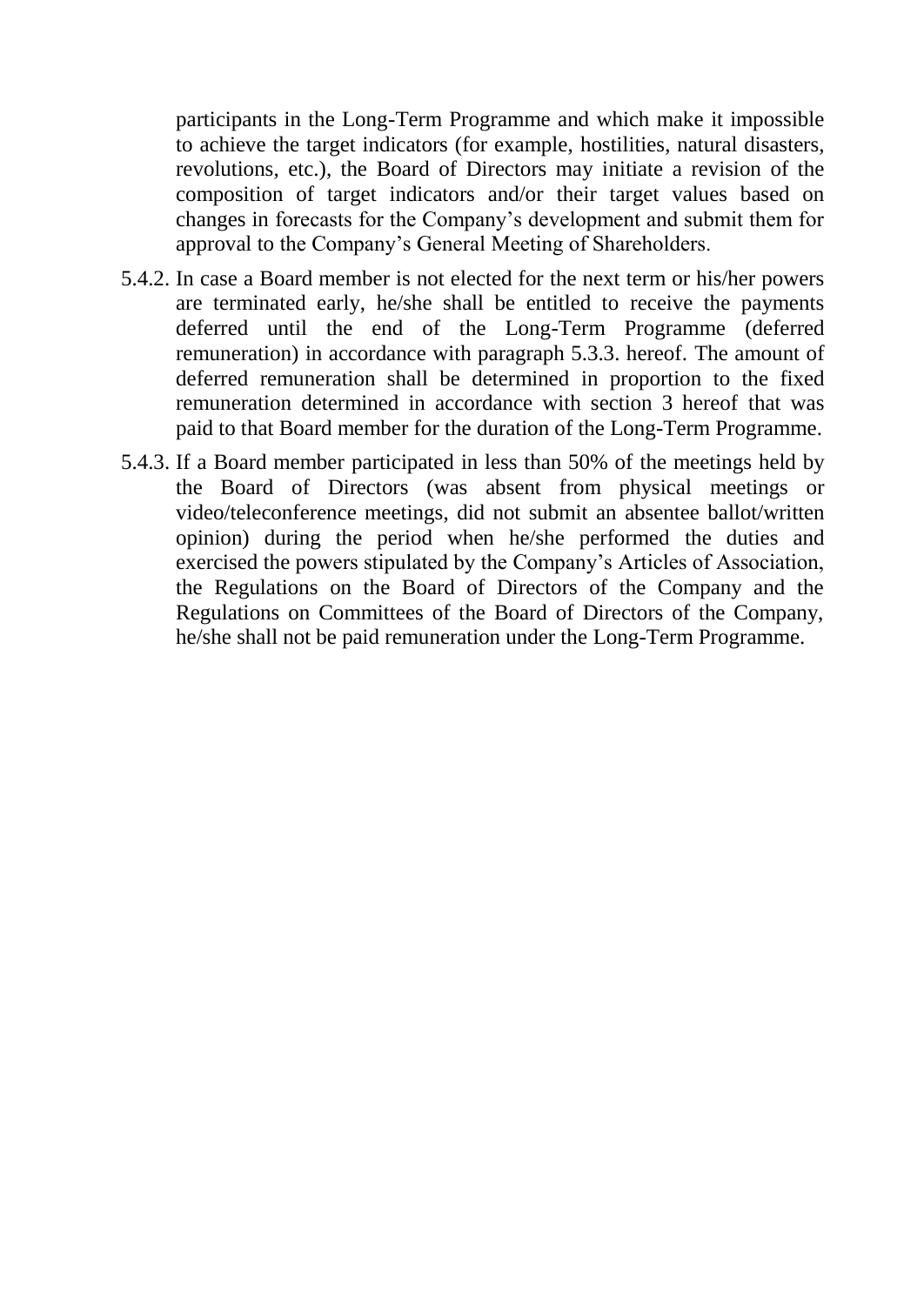Appendix No.1 to the Regulations on Remuneration and Compensations Payable to Members of the Board of Directors of PJSC "Aeroflot"

#### **Target Capitalization, Scope, Duration, Terms and Indicators of the Long-Term Programme of PJSC "Aeroflot"**

- 1. The target capitalization of PJSC "Aeroflot" in June 2019 shall be RUB 100,000,000,000 (one hundred billion roubles).
- 2. Duration of the Long-Term Programme: from January 1, 2016 to June 30, 2019. The programme is divided into four interim periods:
	- 1) January 1, 2016 June 30, 2016 (six months)
	- 2) July 1, 2016 June 30, 2017 (one year)
	- 3) July 1, 2017 June 30, 2018 (one year)
	- 4) July 1, 2018 June 30, 2019 (one year)
- 3. The total remuneration pool under the Long-Term Programme for members of the Board of Directors of PJSC "Aeroflot" shall be equal to 0.5% of the increase in the capitalization of PJSC "Aeroflot" for the duration of the Long-Term Programme (capitalization at the end of the programme minus capitalization at the beginning of the programme).
- 4. Capitalization at the beginning of the programme is determined as the volume weighted average closing price per share of PJSC "Aeroflot" on the first trading day occurring in the Long-Term Programme period multiplied by the total number of shares comprising the share capital of PJSC "Aeroflot". This figure shall be calculated and fixed at the beginning of the Long-Term Programme as an Appendix hereto and constitute an integral part hereof.
- 5. Capitalization at the end of the programme is determined as the volume weighted average closing price (VWAP) per share of PJSC "Aeroflot" for June multiplied by the total number of shares comprising the share capital of PJSC "Aeroflot".
- 6. Deferred payments for each of the four interim periods shall be summed up and paid as a single tranche by decision of the Company's General Meeting of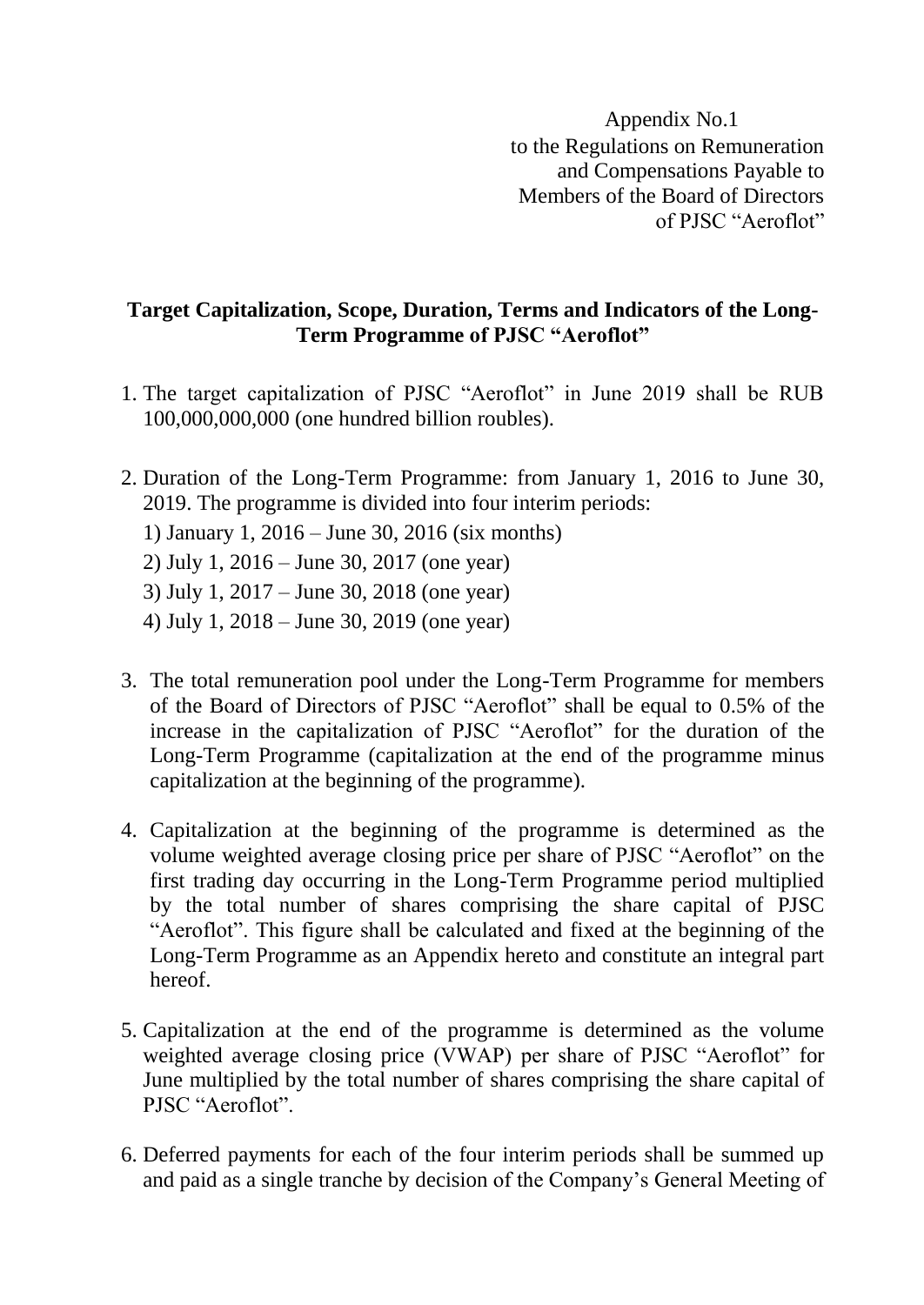Shareholders only if the target capitalization of PJSC "Aeroflot" of RUB 100 billion (VWAP for June 2019) has been achieved.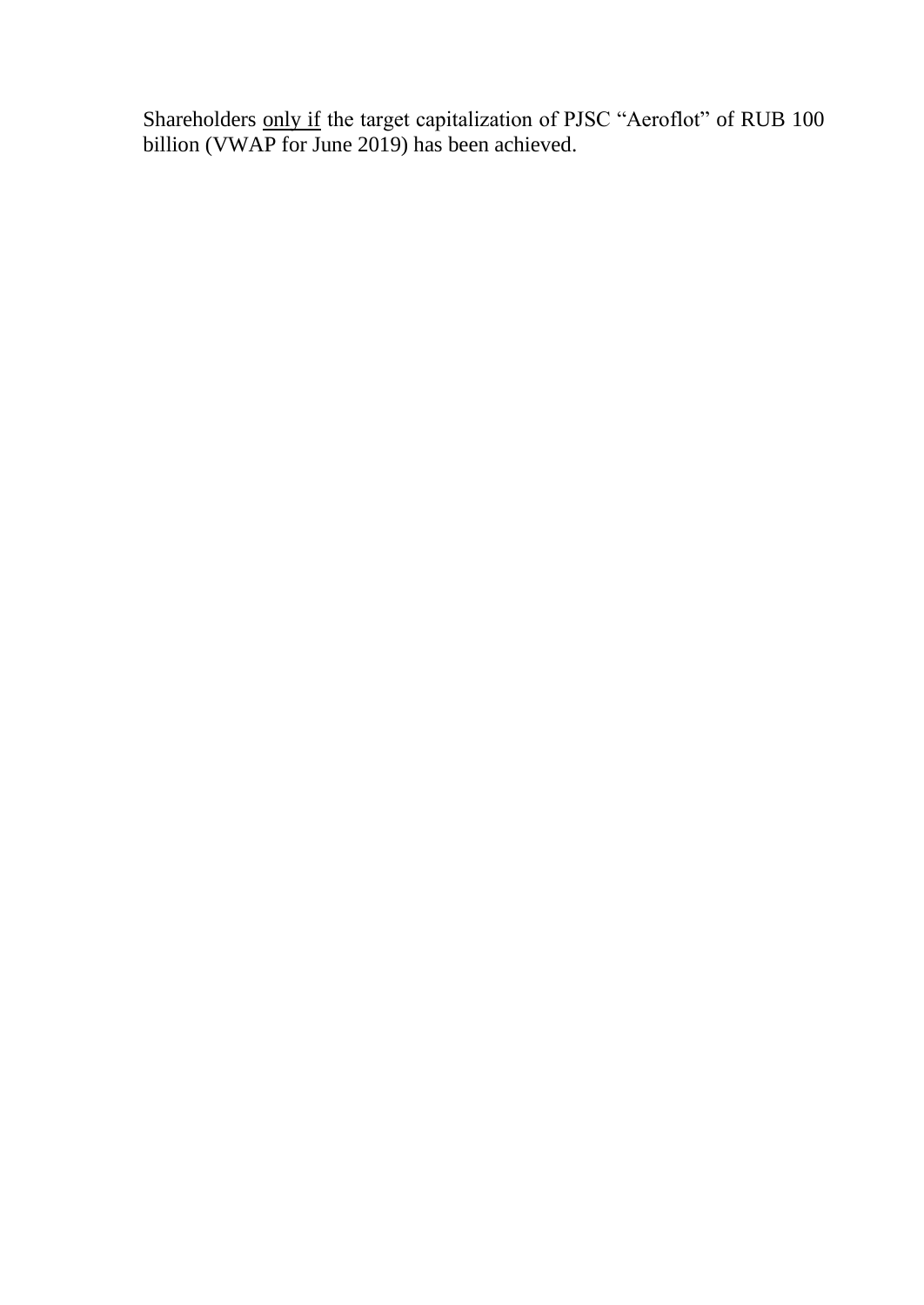Appendix No. 2 to the Regulations on Remuneration and Compensations Payable to Members of the Board of Directors of PJSC "Aeroflot"

#### **Mechanism of Remuneration Pool Accrual under the Long-Term Programme**

1. Indicators of the Long-Term Programme shall be calculated according to the following methodology:

**Indicator 1:** actual increase in the capitalization of PJSC "Aeroflot" for the relevant year. It is calculated as the volume weighted average capitalization of PJSC "Aeroflot" (VWAP) for June of the relevant interim period of the Long-Term Programme minus the capitalization of PJSC "Aeroflot" on the first trading day occurring in the relevant interim period.

**Indicator 2:** the place occupied by PJSC "Aeroflot" in the group of competitors in terms of company capitalization dynamics for the elapsed year. It is calculated according to the formula below:

 $EV_{vwaq in} - EV_0$ ----------------------  $EV_0$ where:

 $EV_{vwan}$  iun = volume weighted average capitalization (VWAP) of the relevant company for June (or the last month) of the relevant financial year of the company.

 $EV_0$  = capitalization of the relevant company as of the first trading day occurring in the relevant financial year of the company.

The obtained values are arranged in descending order. Indicator 2 is defined as the position occupied by PJSC "Aeroflot" in the series arranged in descending order. In case equal values are obtained for capitalization dynamics, the final place of PJSC "Aeroflot" in the group of competitors shall be resolved in favour of PJSC "Aeroflot".

**Indicator 3:** dynamics of the Company's capitalization as compared to the MICEX index dynamics. Calculation and comparison of the capitalization dynamics of PJSC "Aeroflot" and the MICEX index for the 52 weeks preceding the comparison shall be carried out once in a corporate year according to the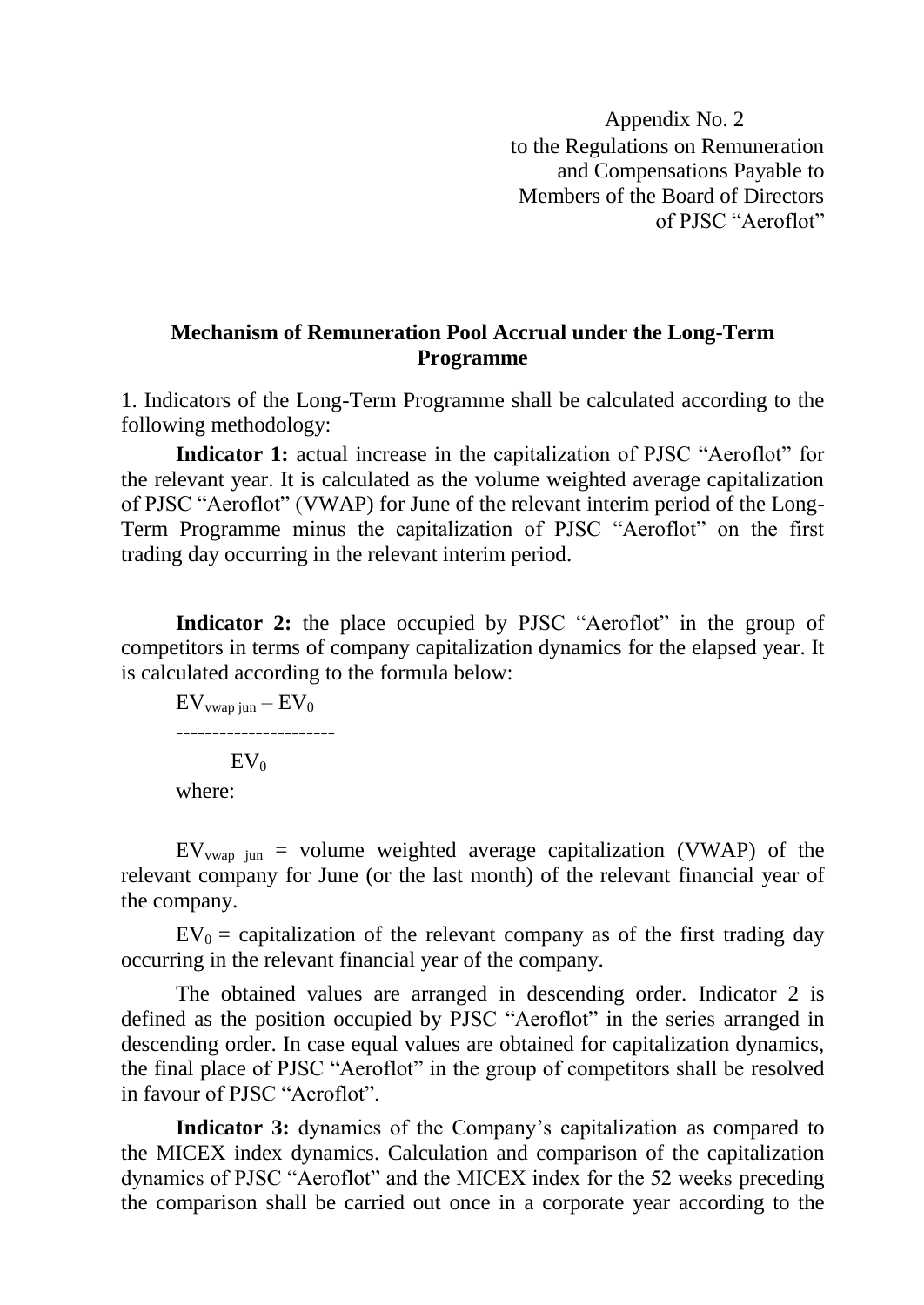following formulas:

- **Company's capitalization growth rate** = the Company's capitalization as of the last trading day in the last week of the corporate year included in the calculation/the Company's capitalization as of the first trading day in the first week of the corporate year included in the calculation X 100%.
- **MICEX index growth rate** = Index at close on the last trading day in the last week of the corporate year included in the calculation /Index at close of the first trading day in the first week in the corporate year included in the calculation X 100%.

2. The interim remuneration pool under the Long-Term Programme for each interim period shall be formed according to an ascending graduated scale depending on the values of Indicator 1, Indicator 2 and Indicator 3 using the following methodology (see Table 1):

Table 1.

| Indicator 1 of the bonus pool:<br>If the capitalization of PJSC "Aeroflot" (VWAP) for June of the be accrued for the<br>relevant reporting period is higher than the capitalization of PJSC Board members under<br>"Aeroflot" on the first trading day of the relevant reporting period the Long-Term<br>by:<br>(The lower interval limit is not included, the upper limit is included) | Remuneration pool to<br>Programme, % of fixed<br>remuneration for the<br>period |
|-----------------------------------------------------------------------------------------------------------------------------------------------------------------------------------------------------------------------------------------------------------------------------------------------------------------------------------------------------------------------------------------|---------------------------------------------------------------------------------|
| $>20\%$                                                                                                                                                                                                                                                                                                                                                                                 | 50.00%                                                                          |
| 15-20%                                                                                                                                                                                                                                                                                                                                                                                  | 37.50%                                                                          |
| 10-15%                                                                                                                                                                                                                                                                                                                                                                                  | 25.00%                                                                          |
| $0-10%$                                                                                                                                                                                                                                                                                                                                                                                 | 12.50%                                                                          |
|                                                                                                                                                                                                                                                                                                                                                                                         | $0.00\%$                                                                        |

If capitalization decreases during the current interim period, the basis for calculating the increase in capitalization in the next interim period will be the highest capitalization level achieved in the elapsed periods (high watermark principle).

| Indicator 2 of the bonus pool:<br>The place occupied by PJSC "Aeroflot" in the group of competitors be accrued for the<br>in terms of capitalization dynamics for the relevant period (VWAP Board members under<br>for June minus capitalization on the first trading day of the relevant the Long-Term<br>period) (position in the series arranged in descending order):<br>( <i>The lower interval limit is not included, the upper limit is included</i> ) | Remuneration pool to<br>Programme, % of fixed<br>remuneration for the<br>period |
|---------------------------------------------------------------------------------------------------------------------------------------------------------------------------------------------------------------------------------------------------------------------------------------------------------------------------------------------------------------------------------------------------------------------------------------------------------------|---------------------------------------------------------------------------------|
|---------------------------------------------------------------------------------------------------------------------------------------------------------------------------------------------------------------------------------------------------------------------------------------------------------------------------------------------------------------------------------------------------------------------------------------------------------------|---------------------------------------------------------------------------------|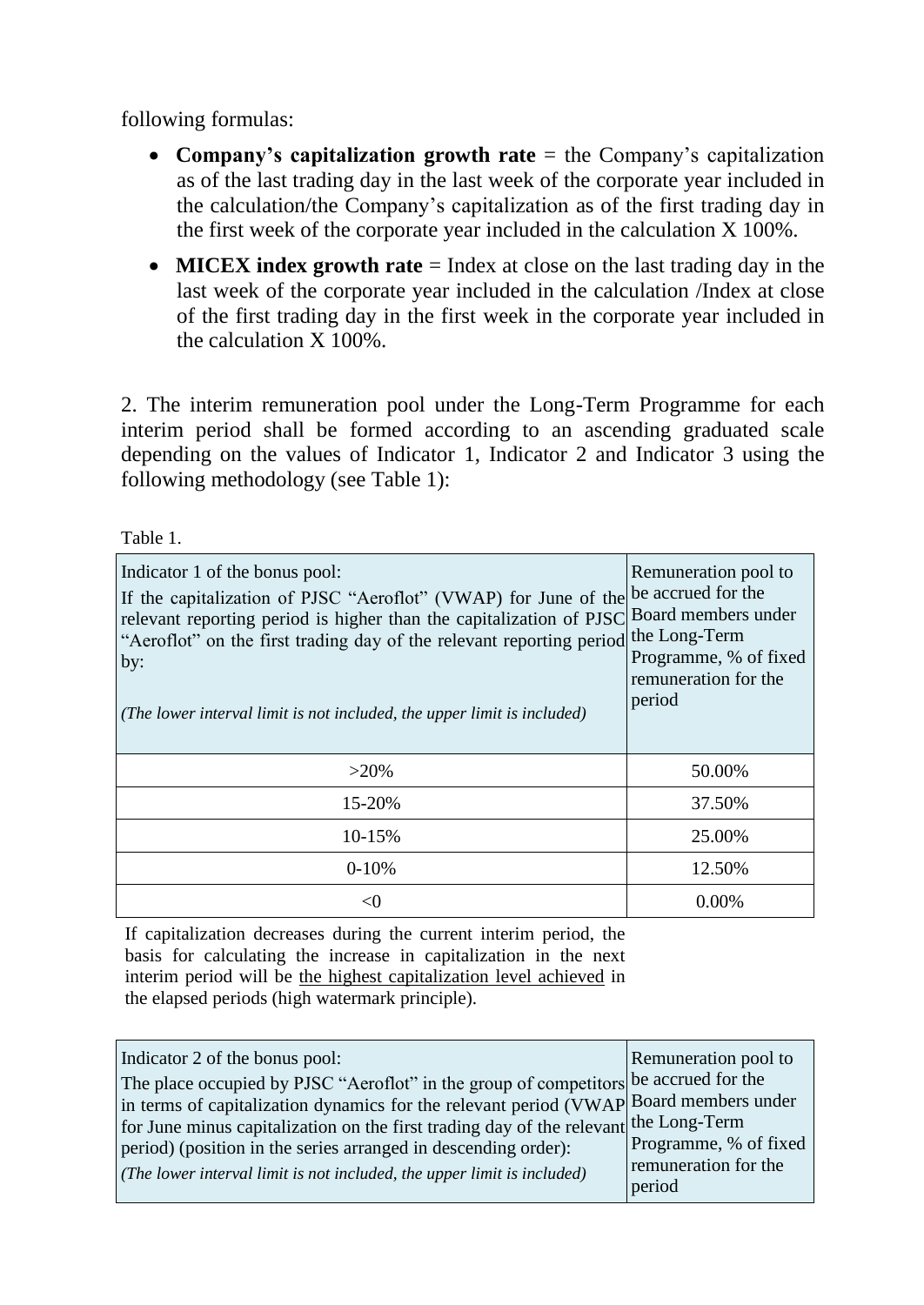| Place in the group: 1      | 50.00%   |
|----------------------------|----------|
| Place in the group: 2      | 37.50%   |
| Place in the group: 3      | 25.00%   |
| Place in the group: 4      | 12.50%   |
| Place in the group: $5, 6$ | $0.00\%$ |

In case equal values are obtained for capitalization dynamics, the final place of PJSC "Aeroflot" in the group of competitors shall be resolved in favour of PJSC "Aeroflot".

| Indicator 3 of the bonus pool:<br>Dynamics of the Company's capitalization as compared to the be accrued for the<br><b>MICEX</b> index dynamics<br>(The lower interval limit is not included, the upper limit is included) | Remuneration pool to<br>Board members under<br>the Long-Term<br>Programme, % of fixed<br>remuneration for the<br>period |
|----------------------------------------------------------------------------------------------------------------------------------------------------------------------------------------------------------------------------|-------------------------------------------------------------------------------------------------------------------------|
| $>20$ p.p.                                                                                                                                                                                                                 | 50.00%                                                                                                                  |
| 15-20 p.p.                                                                                                                                                                                                                 | 37.50%                                                                                                                  |
| $10-15$ p.p.                                                                                                                                                                                                               | 25.00%                                                                                                                  |
| $0-10$ p.p.                                                                                                                                                                                                                | 12.50%                                                                                                                  |
|                                                                                                                                                                                                                            | 0.00%                                                                                                                   |